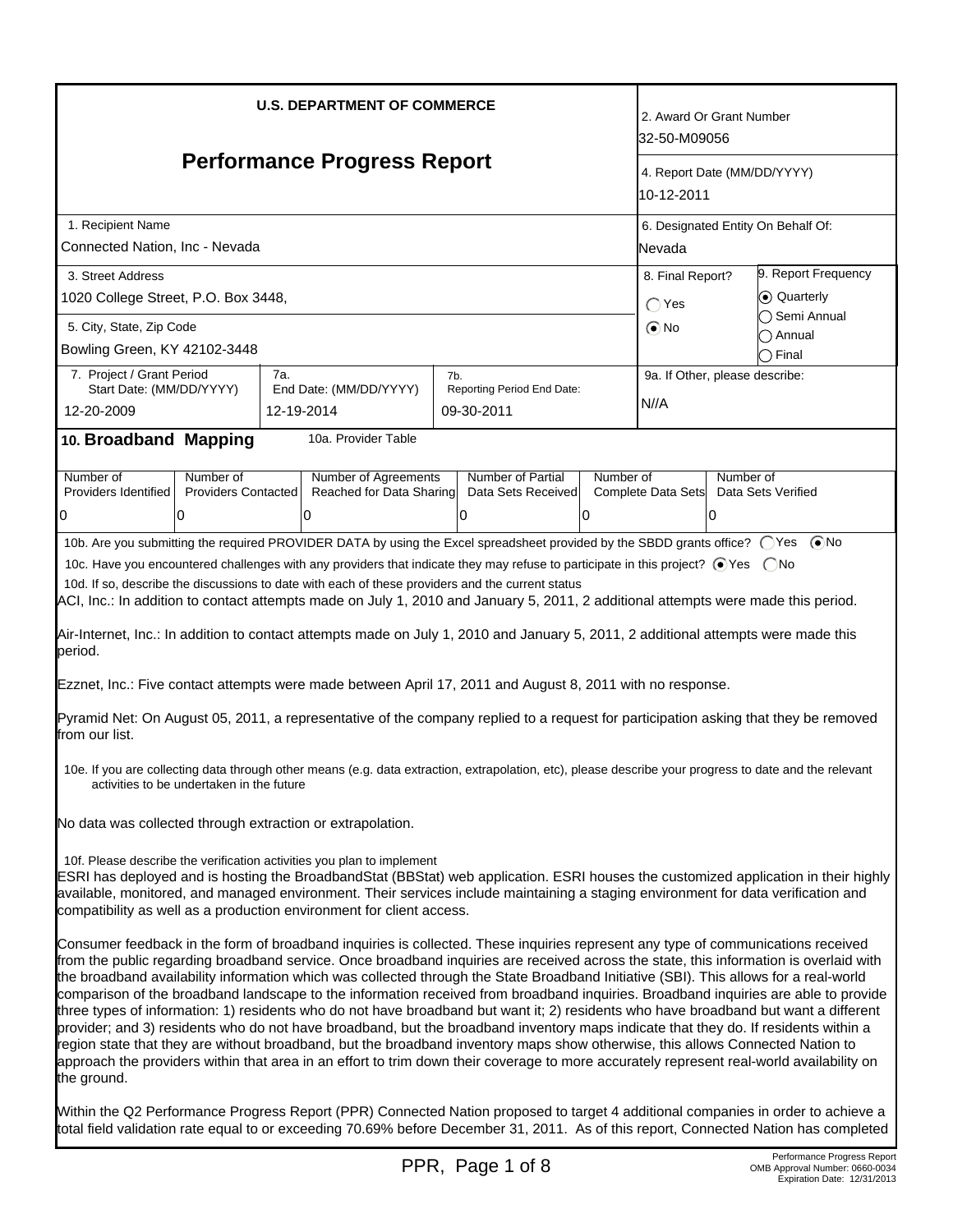field validation on 73.08% of the provider universe.

10g. Have you initiated verification activities?  $\bigcirc$ Yes  $\bigcirc$  No

10h. If yes, please describe the status of your activities

BroadbandStat is publicly available on the Connect Nevada website (http://connectnv.org) and received a total of 177 visits between July 1, 2011 and September 30, 2011.

During this quarter, the project received a total of 2 broadband inquiries.

For this reporting period, 5 field verification tests were conducted. Thus far, Connected Nation's staff conducted multiple tests on the following providers: A&J Hardy Enterprises (d.b.a. Comnet Computer Services and Peak Internet Services); Arizona Nevada Tower Corporation; AT&T; Avant Wireless; Baja Broadband LLC; Beehive Telephone Company Inc.; CalNeva Broadband LLC; CC Communications; CenturyLink; Charter Communications; Citizens Telecommunications Company of Nevada (d.b.a. Frontier Communications of Nevada); Clearwire Corporation; Cox Communications; ETAN Industries (d.b.a. Clark Cablevision and CMA Cablevision); Great Basin Internet Services; High Desert Internet Services; High Speed Networks – Mound House LLC; Highlands Wireless Inc.; Hot Spot Broadband Inc.; KeyOn Wireless; Las Vegas Net; Leap Wireless (d.b.a. Cricket License Company LLC); Lincoln County Telephone; Moapa Valley Telephone Company; Mt. Wheeler Power; Oasis Online Inc.; Oregon-Idaho Utilities (d.b.a. Humboldt Telephone Company); Performance Computing Internet; Reliance Connects (d.b.a. Rio Virgin Telephone & Cablevision); Satview Broadband Ltd.; Schatnet Internet LLC; Sprint Nextel; TelePacific Communications (d.b.a.Nextweb); United Cable Management; Vegas Wi-Fi Communications LLC; Verizon Wireless; Wells Rural Electric Telephone; and Yonder Media.

In addition to the field verification tests that have been conducted, Connected Nation has also conducted work in the field to collect information for the non-participating provider, Avant Wireless, in which by nature of the methodology required for this collection is also included in the above list.

(For more details, please refer to the Q3 Supplemental Answers Document.) 10i. If verification activities have not been initiated please provide a projected time line for beginning and completing such activities

Verification activities have been initiated.

## **Staffing**

10j. How many jobs have been created or retained as a result of this project? 13.63

Connected Nation has numerous staff working on the Connect Nevada project, some at only a small percentage of their time. This approach is beneficial to the project in various ways: some staff provide necessary project support, many staff work together utilizing a team approach, and others are subject matter experts in their respective areas, and by leveraging their expertise, the project benefits from their knowledge and skills without the necessity of supporting a more expensive full-time resource.

10k. Is the project currently fully staffed?  $\bigcirc$  Yes  $\bigcirc$  No

10l. If no, please explain how any lack of staffing may impact the project's time line and when the project will be fully staffed

The positions not currently staffed are related to Connect Nevada's new local and regional tech teams. The positions are expected to be filled during the fourth quarter of 2011.

10m. When fully staffed, how many full-time equivalent (FTE) jobs do you expect to create or retain as a result of this project?

16.63

10n. Staffing Table

| $1011.$ Under $19.100$             |       |              |
|------------------------------------|-------|--------------|
| Job Title                          | FTE % | Date of Hire |
| Associate Counsel                  | 4     | 09/14/2009   |
| <b>Business Programmer Analyst</b> | 2     | 04/02/2007   |
| <b>CAI Coordinator</b>             | 43    | 09/16/2009   |
| <b>CAI Coordinator</b>             | 6     | 12/13/2004   |
| CAI Data Analyst                   | 8     | 03/24/2009   |
| <b>ETS Analyst</b>                 | 40    | 02/08/2010   |
|                                    |       |              |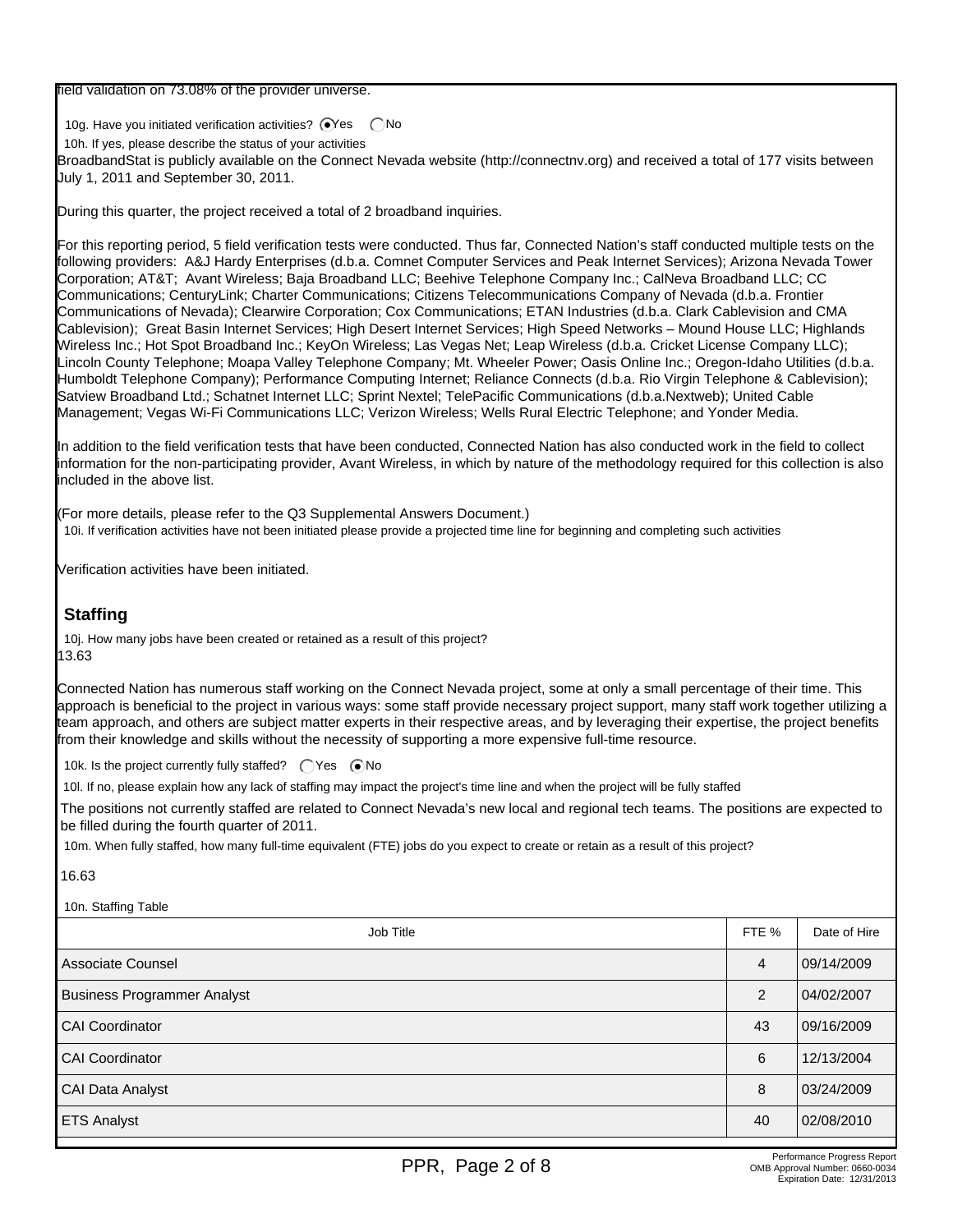| <b>ETS Analyst</b>                | $\mathbf{1}$   | 11/01/2007 |
|-----------------------------------|----------------|------------|
| <b>ETS Manager</b>                | 5              | 07/01/2007 |
| <b>General Counsel</b>            | 4              | 01/01/2007 |
| <b>GIS Analyst</b>                | 64             | 04/01/2010 |
| <b>GIS Analyst</b>                | 3              | 04/01/2010 |
| <b>GIS Analyst</b>                | $\overline{2}$ | 11/16/2009 |
| <b>GIS Analyst</b>                | $\mathbf{1}$   | 10/19/2009 |
| <b>GIS Services Manager</b>       | 3              | 05/15/2007 |
| Outreach & Awareness Manager      | 8              | 03/24/2009 |
| Outreach & Awareness Specialist   | 19             | 01/04/2010 |
| Outreach & Awareness Specialist   | 10             | 01/04/2010 |
| Outreach & Awareness Specialist   | 9              | 02/02/2009 |
| Outreach & Awareness Specialist   | 6              | 10/01/2007 |
| Program Coordinator               | 100            | 05/16/2011 |
| Program Director                  | 8              | 08/04/2008 |
| Project Coordinator               | 8              | 04/01/2005 |
| Project Management Director       | 4              | 12/16/2009 |
| Project Manager                   | 72             | 08/20/2007 |
| Project Manager                   | 12             | 09/04/2007 |
| Project Manager                   | $\overline{7}$ | 09/01/2006 |
| Project Manager                   | 3              | 01/14/2008 |
| Project Manager                   | $\mathbf{1}$   | 03/16/2010 |
| <b>Provider Relations Manager</b> | 8              | 02/17/2005 |
| Research & GIS Analyst            | 2              | 05/14/2007 |
| Research Analyst                  | 97             | 02/16/2010 |
| Research Analyst                  | 97             | 02/16/2010 |
| Research Analyst                  | 97             | 02/16/2010 |
| Research Analyst                  | 97             | 02/16/2010 |
| Research Analyst                  | 97             | 02/16/2010 |
| Research Analyst                  | 97             | 02/16/2010 |
| Research Analyst                  | 97             | 02/16/2010 |
| Research Analyst                  | 97             | 02/16/2010 |
| Research Analyst                  | 97             | 02/16/2010 |
|                                   |                |            |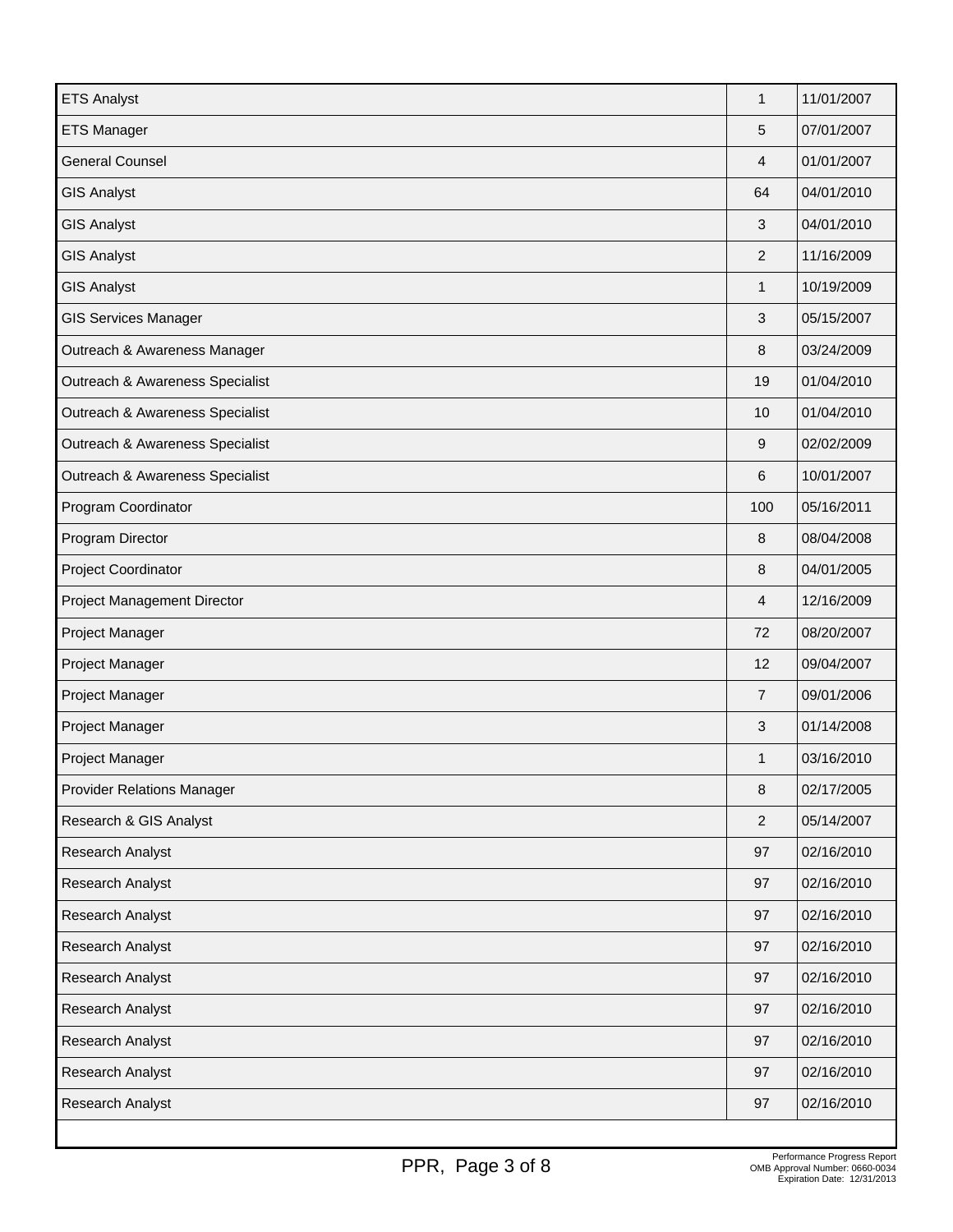| Research Analyst                 |                                                                                                                                                                      |                     |                               |                        |                          |                      |                                                  | 12       |             | 02/01/2010                     |
|----------------------------------|----------------------------------------------------------------------------------------------------------------------------------------------------------------------|---------------------|-------------------------------|------------------------|--------------------------|----------------------|--------------------------------------------------|----------|-------------|--------------------------------|
| Research Analyst                 |                                                                                                                                                                      |                     |                               |                        |                          |                      |                                                  | 3        |             | 03/22/2010                     |
| Research Analyst                 |                                                                                                                                                                      |                     |                               |                        |                          |                      |                                                  | 2        |             | 06/01/2009                     |
| Research Manager                 |                                                                                                                                                                      |                     |                               |                        |                          |                      |                                                  | 4        |             | 05/14/2007                     |
| <b>State Services Associate</b>  |                                                                                                                                                                      |                     |                               |                        |                          |                      |                                                  | 1        |             | 12/01/2009                     |
| <b>State Services Manager</b>    |                                                                                                                                                                      |                     |                               |                        |                          |                      |                                                  | 4        |             | 07/01/2007                     |
| <b>State Services Specialist</b> |                                                                                                                                                                      |                     |                               |                        |                          |                      |                                                  |          |             | 02/02/2009                     |
|                                  |                                                                                                                                                                      | <b>Add Row</b>      |                               | <b>Remove Row</b>      |                          |                      |                                                  |          |             |                                |
| <b>Sub Contracts</b>             |                                                                                                                                                                      |                     |                               |                        |                          |                      |                                                  |          |             |                                |
| 10o. Subcontracts Table          |                                                                                                                                                                      |                     |                               |                        |                          |                      |                                                  |          |             |                                |
| Name of Subcontractor            | Purpose of Subcontract                                                                                                                                               | RFP Issued<br>(Y/N) | Contract<br>Executed<br>(Y/N) | <b>Start Date</b>      |                          | <b>End Date</b>      | <b>Federal Funds</b>                             |          |             | In-Kind Funds                  |
| Thoroughbred Research<br>Group   | Research Surveys                                                                                                                                                     | Y                   | Y                             | 02/09/2010             |                          | 02/08/2012           | 152,675                                          |          | $\mathbf 0$ |                                |
| <b>Contract Labor</b>            | <b>Contract Labor</b>                                                                                                                                                | N                   | Υ                             | 12/20/2009             |                          | 12/19/2014           | 132,378                                          |          | 90,281      |                                |
|                                  |                                                                                                                                                                      |                     |                               |                        |                          | <b>Add Row</b>       |                                                  |          |             | <b>Remove Row</b>              |
| <b>Funding</b>                   | 10p. How much Federal funding has been expended as of the end of the last quarter?<br>10r. How much matching funds have been expended as of the end of last quarter? |                     |                               |                        | \$1,346,440<br>\$281,988 |                      | 10q. How much Remains?<br>10s. How much Remains? |          |             | \$2,647,001<br>\$785,985       |
| 10t. Budget Worksheet            | Federal                                                                                                                                                              |                     |                               |                        |                          | Federal              |                                                  |          |             |                                |
| Mapping Budget Element           | <b>Funds</b><br>Granted                                                                                                                                              | Proposed<br>In-Kind |                               | Total<br><b>Budget</b> |                          | Funds<br>Expended    | <b>Matching Funds</b><br>Expended                |          |             | <b>Total Funds</b><br>Expended |
| <b>Personal Salaries</b>         | \$1,225,643                                                                                                                                                          | \$272,721           |                               | \$1,498,364            |                          | \$365,919            | \$87,566                                         |          |             | \$453,485                      |
| Personnel Fringe Benefits        | \$262,898                                                                                                                                                            | \$0                 |                               | \$262,898              |                          | \$77.652<br>\$22.838 |                                                  |          |             | \$100,490                      |
| Travel                           | \$260,881                                                                                                                                                            | \$0                 |                               | \$260,881              |                          | \$59,514             | \$316                                            |          |             | \$59,830                       |
| Equipment                        | \$134,194                                                                                                                                                            | \$0                 |                               | \$134,194<br>\$68,938  |                          |                      | \$0                                              |          |             | \$68,938                       |
| Materials / Supplies             | \$42,431                                                                                                                                                             | \$0                 |                               | \$42,431<br>\$17,203   |                          |                      | \$0                                              |          |             | \$17,203                       |
| Subcontracts Total               | \$802,096                                                                                                                                                            | \$75,649            | \$877,745                     |                        | \$298,941                |                      |                                                  | \$90,281 |             | \$389,222                      |
| Subcontract #1                   | \$265,231                                                                                                                                                            | \$0                 |                               | \$265,231              |                          | \$152,675            | \$0                                              |          |             | \$152,675                      |
| Subcontract #2                   | \$477,079                                                                                                                                                            | \$75,649            | \$552,728                     |                        |                          | \$132,378            |                                                  | \$90,281 |             | \$222,659                      |
| Subcontract #3                   | \$21,104                                                                                                                                                             | \$0                 |                               | \$21,104               |                          | \$5,430              | \$0                                              |          |             | \$5,430                        |
| Subcontract #4<br>\$38,682       |                                                                                                                                                                      | \$0                 |                               | \$38,682               |                          | \$0<br>\$8,458       |                                                  |          |             | \$8,458                        |
| Subcontract #5<br>\$0            |                                                                                                                                                                      | \$0                 |                               | \$0                    |                          | \$0                  |                                                  | \$0      |             | \$0                            |
| Construction                     | \$0                                                                                                                                                                  | \$0                 |                               | \$0                    | \$0                      |                      | \$0                                              |          |             | \$0                            |
| Other                            | \$111,699                                                                                                                                                            | \$628,571           |                               | \$740,270              |                          | \$16,937<br>\$27,729 |                                                  |          |             | \$44,666                       |
| <b>Total Direct Costs</b>        | \$2,839,842                                                                                                                                                          | \$976,941           |                               | \$3,816,783            | \$905,104                |                      | \$228,730                                        |          |             | \$1,133,834                    |
| <b>Total Indirect Costs</b>      | \$1,153,599                                                                                                                                                          | \$91,032            |                               | \$1,244,631            |                          | \$441,336            |                                                  | \$53,258 |             | \$494,594                      |
| <b>Total Costs</b>               | \$3,993,441                                                                                                                                                          | \$1,067,973         |                               | \$5,061,414            |                          | \$1,346,440          | \$281,988                                        |          |             | \$1,628,428                    |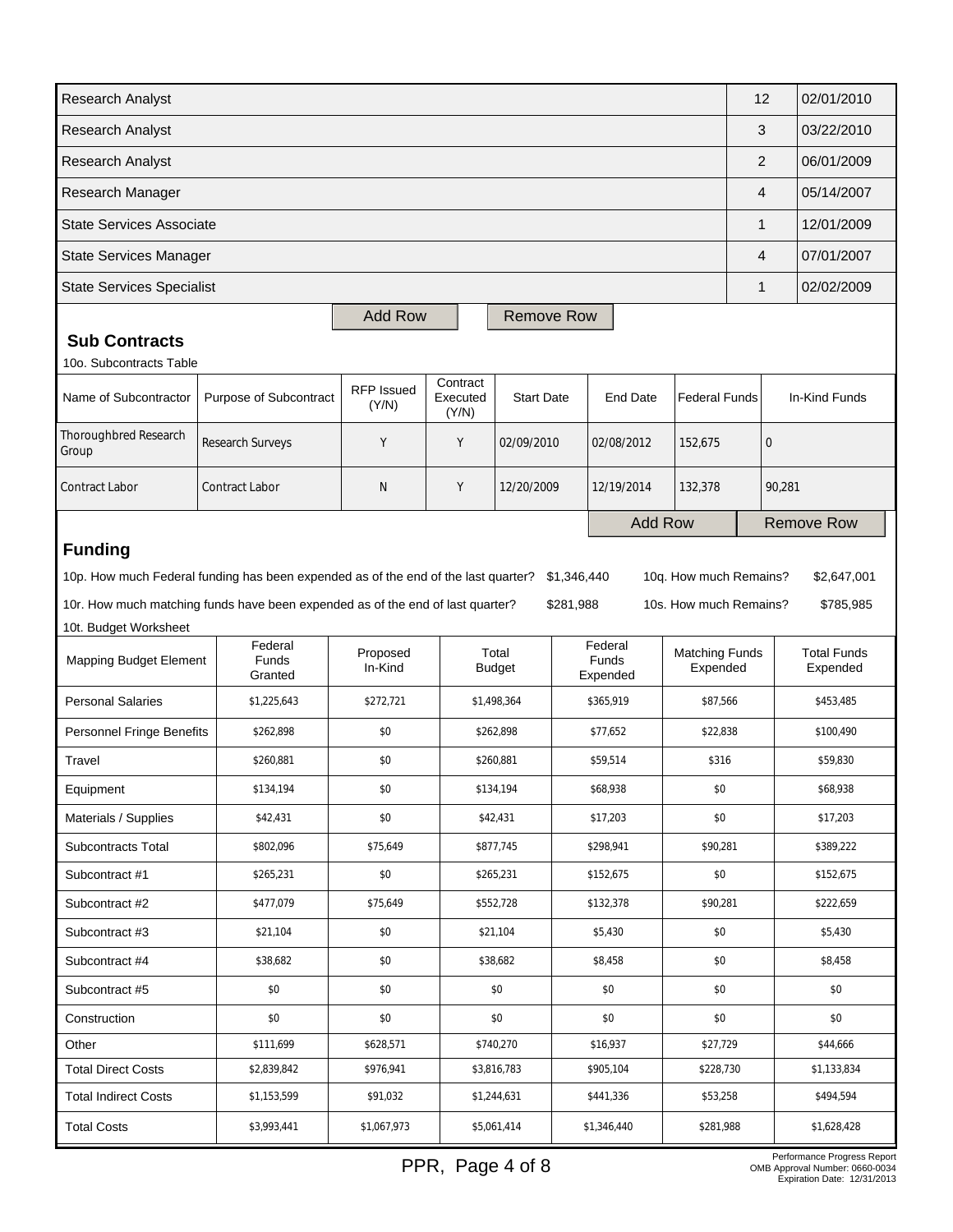| <b>Mapping Budget Element</b>                                                                                                                                                                                                                                                                                                                                                                                                                                                                                                                                                                                                                                                                                                                                                                                                                                                                                                                                                                                                                                                                                                                                                                                                                                                 | Federal<br><b>Funds</b><br>Granted                                                                                                                                                                                                                                                                                                                                                        | Proposed<br>In-Kind     | Total<br><b>Budget</b> | Federal<br><b>Funds</b><br>Expended | <b>Matching Funds</b><br>Expended | <b>Total Funds</b><br>Expended |  |  |  |
|-------------------------------------------------------------------------------------------------------------------------------------------------------------------------------------------------------------------------------------------------------------------------------------------------------------------------------------------------------------------------------------------------------------------------------------------------------------------------------------------------------------------------------------------------------------------------------------------------------------------------------------------------------------------------------------------------------------------------------------------------------------------------------------------------------------------------------------------------------------------------------------------------------------------------------------------------------------------------------------------------------------------------------------------------------------------------------------------------------------------------------------------------------------------------------------------------------------------------------------------------------------------------------|-------------------------------------------------------------------------------------------------------------------------------------------------------------------------------------------------------------------------------------------------------------------------------------------------------------------------------------------------------------------------------------------|-------------------------|------------------------|-------------------------------------|-----------------------------------|--------------------------------|--|--|--|
| % Of Total                                                                                                                                                                                                                                                                                                                                                                                                                                                                                                                                                                                                                                                                                                                                                                                                                                                                                                                                                                                                                                                                                                                                                                                                                                                                    | 79                                                                                                                                                                                                                                                                                                                                                                                        | 21                      | 100                    | 83                                  | 17                                | 100                            |  |  |  |
| <b>Hardware / Software</b>                                                                                                                                                                                                                                                                                                                                                                                                                                                                                                                                                                                                                                                                                                                                                                                                                                                                                                                                                                                                                                                                                                                                                                                                                                                    |                                                                                                                                                                                                                                                                                                                                                                                           |                         |                        |                                     |                                   |                                |  |  |  |
|                                                                                                                                                                                                                                                                                                                                                                                                                                                                                                                                                                                                                                                                                                                                                                                                                                                                                                                                                                                                                                                                                                                                                                                                                                                                               |                                                                                                                                                                                                                                                                                                                                                                                           |                         |                        | $OYes$ $ONo$                        |                                   |                                |  |  |  |
| 10v. If yes, please list                                                                                                                                                                                                                                                                                                                                                                                                                                                                                                                                                                                                                                                                                                                                                                                                                                                                                                                                                                                                                                                                                                                                                                                                                                                      | 10u. Has the project team purchased the software / hardware described in the application?                                                                                                                                                                                                                                                                                                 |                         |                        |                                     |                                   |                                |  |  |  |
| Hardware/Software purchases for the project to date include the following:<br>· BroadbandStat-\$60,000<br>• Computers & Software-\$5,347<br>· Spectrum Analyzer-\$4,477                                                                                                                                                                                                                                                                                                                                                                                                                                                                                                                                                                                                                                                                                                                                                                                                                                                                                                                                                                                                                                                                                                       |                                                                                                                                                                                                                                                                                                                                                                                           |                         |                        |                                     |                                   |                                |  |  |  |
| • Speed Test Software-\$3,893<br>· GIS Software Maintenance-\$3,035<br>· Google Earth Pro-\$266<br>10w. Please note any software / hardware that has yet to be purchased and explain why it has not been purchased                                                                                                                                                                                                                                                                                                                                                                                                                                                                                                                                                                                                                                                                                                                                                                                                                                                                                                                                                                                                                                                            |                                                                                                                                                                                                                                                                                                                                                                                           |                         |                        |                                     |                                   |                                |  |  |  |
|                                                                                                                                                                                                                                                                                                                                                                                                                                                                                                                                                                                                                                                                                                                                                                                                                                                                                                                                                                                                                                                                                                                                                                                                                                                                               |                                                                                                                                                                                                                                                                                                                                                                                           |                         |                        |                                     |                                   |                                |  |  |  |
|                                                                                                                                                                                                                                                                                                                                                                                                                                                                                                                                                                                                                                                                                                                                                                                                                                                                                                                                                                                                                                                                                                                                                                                                                                                                               | Remaining purchases may include SQL server for mapping geodatabase, SQL server software, multiple dedicated storage server,<br>security application, additional backup replication solution, computers, a spectrum analyzer, GPS units, interactive map upgrades/<br>maintenance, ESRI ArchInfo/ArcGIS maintenance, and speed test updates as well as computers and software maintenance. |                         |                        |                                     |                                   |                                |  |  |  |
| 10x. Has the project team purchased or used any data sets?                                                                                                                                                                                                                                                                                                                                                                                                                                                                                                                                                                                                                                                                                                                                                                                                                                                                                                                                                                                                                                                                                                                                                                                                                    |                                                                                                                                                                                                                                                                                                                                                                                           | $\mathsf{Y}\mathsf{es}$ | ( No                   |                                     |                                   |                                |  |  |  |
| 10y. If yes, please list                                                                                                                                                                                                                                                                                                                                                                                                                                                                                                                                                                                                                                                                                                                                                                                                                                                                                                                                                                                                                                                                                                                                                                                                                                                      |                                                                                                                                                                                                                                                                                                                                                                                           |                         |                        |                                     |                                   |                                |  |  |  |
|                                                                                                                                                                                                                                                                                                                                                                                                                                                                                                                                                                                                                                                                                                                                                                                                                                                                                                                                                                                                                                                                                                                                                                                                                                                                               | Connect Nevada obtained a dataset containing Nevada health care Community Anchor Institution (CAI) data. Since the dataset was<br>developed using federal funds, it was not valued nor was it counted as match toward the program.                                                                                                                                                        |                         |                        |                                     |                                   |                                |  |  |  |
| 10z. Are there any additional project milestones or information that has not been included?                                                                                                                                                                                                                                                                                                                                                                                                                                                                                                                                                                                                                                                                                                                                                                                                                                                                                                                                                                                                                                                                                                                                                                                   |                                                                                                                                                                                                                                                                                                                                                                                           |                         |                        | $\bigcirc$ Yes $\bigcirc$ No        |                                   |                                |  |  |  |
| 10aa. If yes, please list<br>• Connect Nevada (CNV) submitted broadband provider mapping data updates in accordance with the National Telecommunications<br>and Information Administration (NTIA) semi-annual requirement. The submission included participation of just over 91% of the Nevada                                                                                                                                                                                                                                                                                                                                                                                                                                                                                                                                                                                                                                                                                                                                                                                                                                                                                                                                                                               |                                                                                                                                                                                                                                                                                                                                                                                           |                         |                        |                                     |                                   |                                |  |  |  |
| provider community.<br>• Performed audits of provider records, researched provider mergers and acquisitions, and reviewed Federal Communications<br>Commission (FCC) documentation on broadband providers.<br>. In conjunction with the Task Force, outreach was conducted to continue identification of Community Anchor Institution connectivity                                                                                                                                                                                                                                                                                                                                                                                                                                                                                                                                                                                                                                                                                                                                                                                                                                                                                                                            |                                                                                                                                                                                                                                                                                                                                                                                           |                         |                        |                                     |                                   |                                |  |  |  |
| data.<br>. The CNV project mission statement was developed.<br>. Processing and downloading of 2010 Census Block and road data continued.                                                                                                                                                                                                                                                                                                                                                                                                                                                                                                                                                                                                                                                                                                                                                                                                                                                                                                                                                                                                                                                                                                                                     |                                                                                                                                                                                                                                                                                                                                                                                           |                         |                        |                                     |                                   |                                |  |  |  |
| 10bb. Please describe any challenge or obstacle that you have encountered and detail the mitigation strategies the project team is employing<br>Non-federal match amounts account for 17% of total grant expenditures. This percentage is below the required 20%. Connect Nevada<br>is working with the state of Nevada to obtain datasets that have been collected using state resources in order to enhance the value and<br>functionality of the broadband maps. Two Community Anchor Institution datasets were received this quarter. One of which was utilized<br>by the program, but was not valued or counted as match as it was developed using federal funds. The second dataset received is<br>being valued at this time and will be accounted for in Q4. Additional match will also be received from local/regional broadband team<br>meetings, the first of which was held in Q3 2011, but has yet to be valued.<br>10cc. Please provide any other information that you think would be useful to NTIA as it assesses your Broadband Mapping Project<br>Connect Nevada maps were published and used to further identify unserved and underserved areas and to help communities plan for<br>expanding service to unserved households: http://connectnv.org/mapping/ |                                                                                                                                                                                                                                                                                                                                                                                           |                         |                        |                                     |                                   |                                |  |  |  |
| During Q3 2011, Connect Nevada continued gathering data on the location and broadband connectivity of Community Anchor<br>Institutions (CAI), in accordance with the data requirements of the State Broadband Initiative Notice of Funds Availability (NOFA)<br>Technical Appendix. Efforts have been focused on conducting outreach and raising awareness of this important project through a<br>statewide campaign.                                                                                                                                                                                                                                                                                                                                                                                                                                                                                                                                                                                                                                                                                                                                                                                                                                                         |                                                                                                                                                                                                                                                                                                                                                                                           |                         |                        |                                     |                                   |                                |  |  |  |
| Research was conducted with the Nevada Broadband Task Force during Q3 2011 to identify existing, centralized sources for CAI<br>connectivity data. One source that was identified within the state in the health care sector was the Nevada State Health Information<br>Technology (HIT) Coordinator's Office. This office provided Connect Nevada with a database of broadband connectivity for thousands<br>of health care providers throughout the state. Connect Nevada continues to work closely with statewide organization and government<br>agencies, such as the Nevada State Library and Archives and the Nevada Department of Education, to distribute the CAI survey to                                                                                                                                                                                                                                                                                                                                                                                                                                                                                                                                                                                           |                                                                                                                                                                                                                                                                                                                                                                                           |                         |                        |                                     |                                   |                                |  |  |  |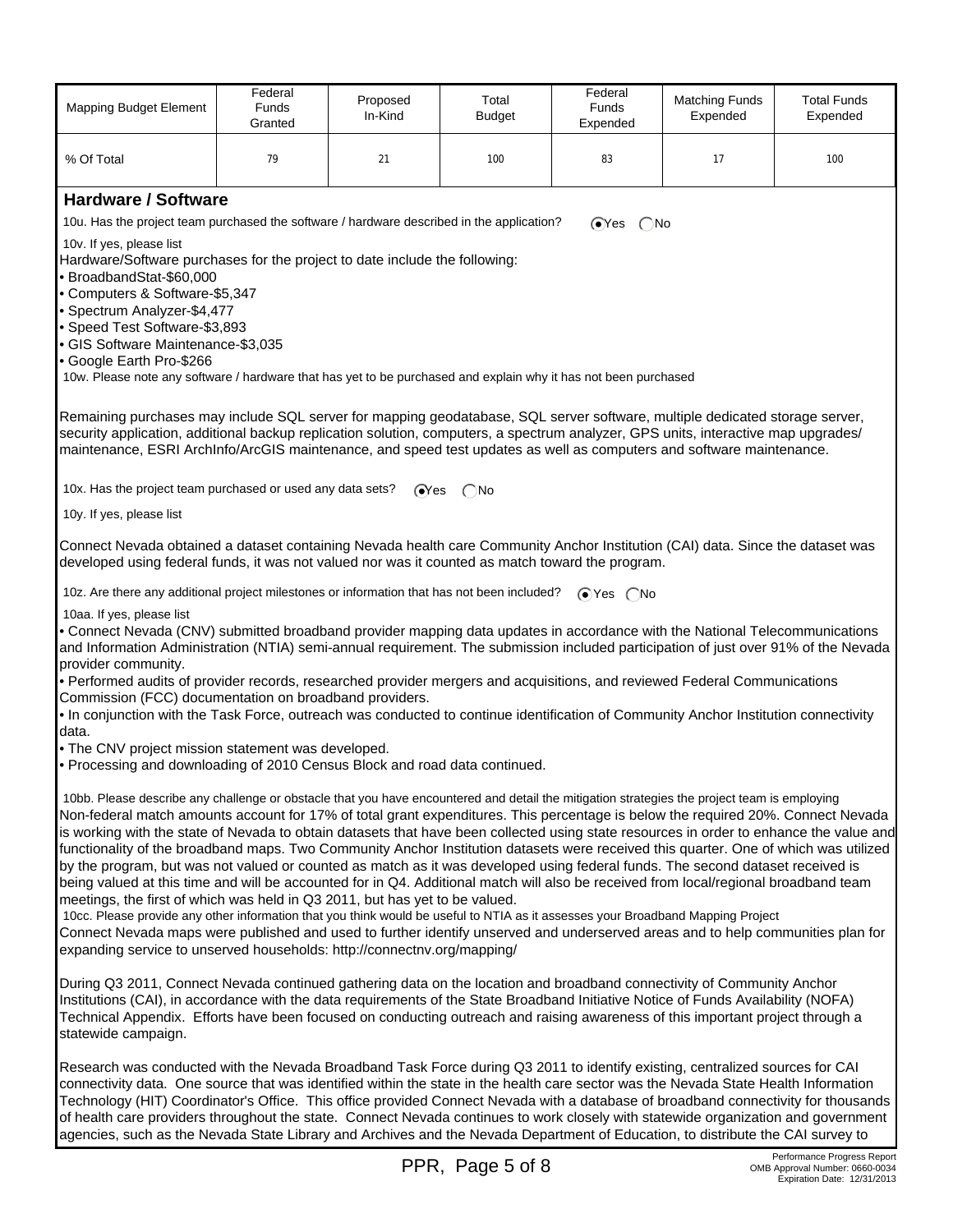contacts throughout the state.

The program continues to utilize an online survey and raise awareness of the importance of CAI broadband connectivity. Connect Nevada has an ongoing mission to educate CAI throughout the state on the importance of participating in the project.

Additionally we continue to utilize a CAI newsletter which was released during Q2 and remains available on the Connect Nevada website. An update for this newsletter is planned during Q4 2011.

## **11. Broadband Planning**

 11a. Please describe progress made against all goals, objectives, and milestones detailed in the approved Project Plan. Be sure to include a description of each major activity / milestone that you plan to complete and your current status

State Broadband Capacity Building Milestones Year 2 Quarter 3 per approved Project Plan:

• State broadband program office administration complete – This milestone was met. Project status reports were presented to the Task Force, office space was established in the Nevada State Library and Archives building, the project plan was maintained, and regular meetings were held with the Task Force Chair.

• Meeting of the Year 2 Quarter 3 Nevada Broadband Task Force complete – This milestone was met. The Nevada Broadband Task Force met on July 7 and September 16 where NTIA project plan deliverables were discussed, updates were provided, and broadband planning components of the program were reviewed in detail. Feedback from the Task Force was garnered and next steps identified. The CNV involvement transitioned to more of a coordinating role in addition to participant.

Technical Assistance Milestones Year 2 Quarter 3 per approved Project Plan:

• Initiate 2011 statewide business survey research – This milestone was met. The business survey was initiated.

• Analyze 2011 non-adopter oversample survey results – This milestone was met. On behalf of the state of Nevada, Connected Nation (CN) conducted the 2011 non-adopter telephone survey, incorporating recommendations received from state stakeholders and thirdparty consultants where appropriate. In Q3 2011 CN finished surveying respondents across Nevada, began analyzing the results, and presented initial results to the state stakeholders.

• Analyze 2011 residential survey research results – This milestone was met. On behalf of the state of Nevada, CN conducted the 2011 Residential Technology Assessment, incorporating recommendations received from state stakeholders and third-party consultants where appropriate. In Q3 2011 CN finished surveying respondents across Nevada, began analyzing the results, and presented initial results to the state stakeholders.

(For more details, please refer to the Q3 Supplemental Answers Document.)

11b. Please describe any challenge or obstacle that you have encountered and detail the mitigation strategies the project team is employing

Connected Nation has been working closely with the state of Nevada and the Nevada Broadband Task Force to ensure that our work exceeds expectations. During Q3 2011, there were no significant obstacles during the planning process.

11c. Does the Project Team anticipate any changes to the project plan for Broadband Planning?  $\bigcirc$ Yes  $\bigcirc$ No

 11d. If yes, please describe these anticipated changes. Please note that NTIA will need to approve changes to the Project Plan before they can be implemented

No changes are anticipated.

## **Funding**

| 11e. How much Federal funding has been expended as of the end of the last quarter? \$0<br>11f. How much Remains?       |     |     |     |     |     |     |  |  |
|------------------------------------------------------------------------------------------------------------------------|-----|-----|-----|-----|-----|-----|--|--|
| \$0<br>11g. How much matching funds have been expended as of the end of last quarter?<br>\$0<br>11h. How much Remains? |     |     |     |     |     |     |  |  |
| 11i. Planning Worksheet                                                                                                |     |     |     |     |     |     |  |  |
| <b>Personal Salaries</b>                                                                                               | \$0 | \$0 | \$0 | \$0 | \$0 | \$0 |  |  |
| Personnel Fringe Benefits                                                                                              | \$0 | \$0 | \$0 | \$0 | \$0 | \$0 |  |  |
| Travel                                                                                                                 | \$0 | \$0 | \$0 | \$0 | \$0 | \$0 |  |  |
| Equipment                                                                                                              | \$0 | \$0 | \$0 | \$0 | \$0 | \$0 |  |  |
| Materials / Supplies                                                                                                   | \$0 | \$0 | \$0 | \$0 | \$0 | \$0 |  |  |
| Subcontracts Total                                                                                                     | \$0 | \$0 | \$0 | \$0 | \$0 | \$0 |  |  |
|                                                                                                                        |     |     |     |     |     |     |  |  |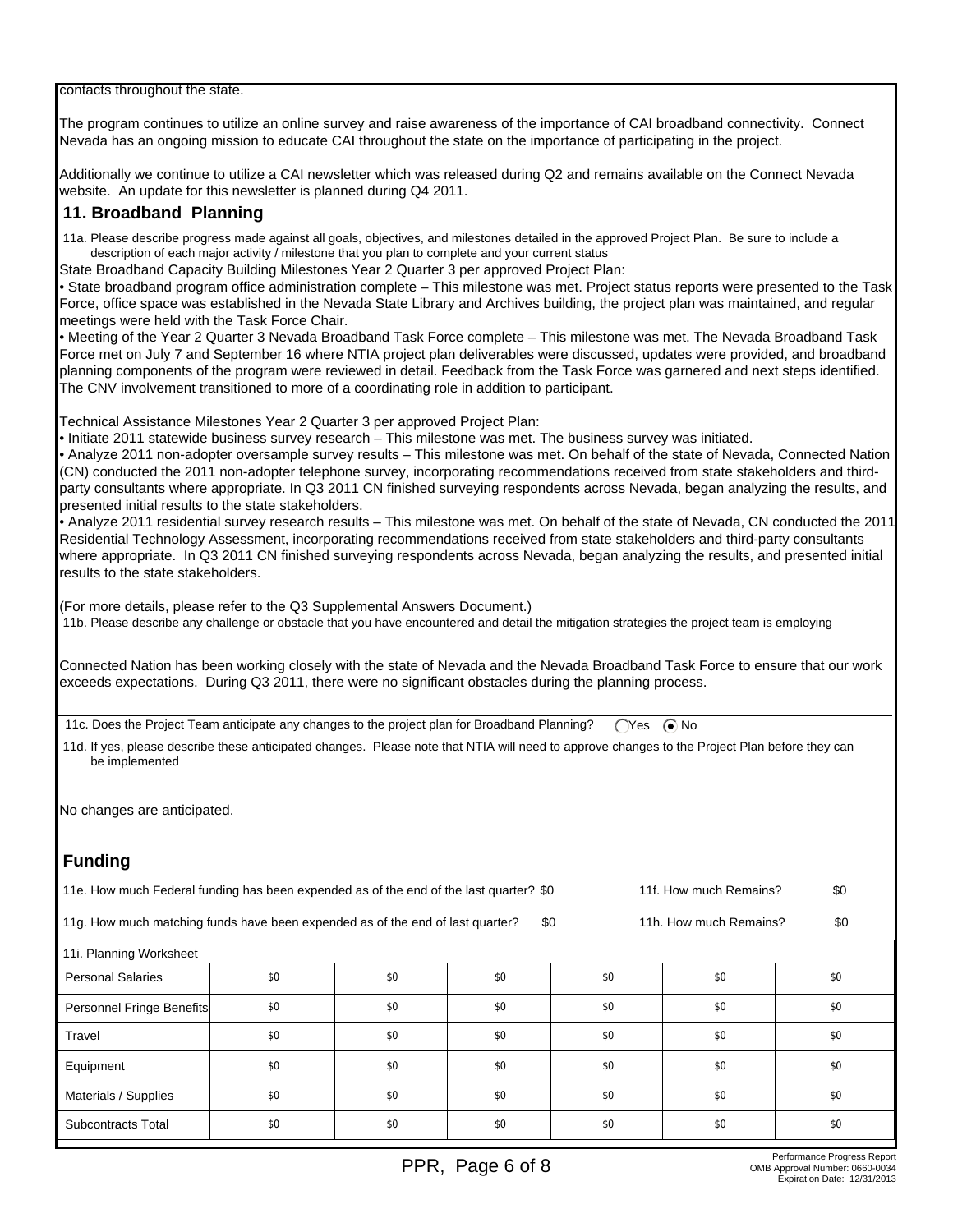| 11i. Planning Worksheet     |     |             |              |             |     |     |  |
|-----------------------------|-----|-------------|--------------|-------------|-----|-----|--|
| Subcontract #1              | \$0 | \$0         | \$0          | \$0         | \$0 | \$0 |  |
| Subcontract #2              | \$0 | \$0         | \$0          | \$0         | \$0 | \$0 |  |
| Subcontract #3              | \$0 | \$0         | \$0          | \$0         | \$0 | \$0 |  |
| Subcontract #4              | \$0 | \$0         | \$0          | \$0         | \$0 | \$0 |  |
| Subcontract #5              | \$0 | \$0         | \$0          | \$0         | \$0 | \$0 |  |
| Construction                | \$0 | \$0         | \$0          | \$0         | \$0 | \$0 |  |
| Other                       | \$0 | \$0         | \$0          | \$0         | \$0 | \$0 |  |
| <b>Total Direct Costs</b>   | \$0 | \$0         | \$0          | \$0         | \$0 | \$0 |  |
| <b>Total Indirect Costs</b> | \$0 | \$0         | \$0          | \$0         | \$0 | \$0 |  |
| <b>Total Costs</b>          | \$0 | \$0         | \$0          | \$0         | \$0 | \$0 |  |
| % Of Total                  | 0   | $\mathbf 0$ | $\mathbf{0}$ | $\mathbf 0$ | 0   | 0   |  |

## **Additional Planning Information**

11j. Are there any additional project milestones or information that has not been included?

Connected Nation conducted a survey that oversamples households that do not subscribe to broadband. This second survey was in addition to the previously scheduled residential survey. This updated and improved methodology will provide a greater level of analysis regarding barriers to technology adoption among different socioeconomic and demographic groups by surveying non-adopters in Nevada in a way similar to that conducted by the Federal Communications Commission (FCC) as part of the National Broadband Planning effort. This approach will help create a demographic and socioeconomic profile of the population of non-adopters in Nevada, which can then be applied at the local level of detail by area planning teams to assist in developing local adoption initiatives that will target the barriers that are unique to that area. In Q3 2011, CN surveyed 1,830 adult heads of households who do not subscribe to broadband across the state of Nevada and presented the initial results to state stakeholders.

Additional Project Activities Include:

• Interviews were conducted for Regional Planning Consultant positions.

• Worked extensively developing partnerships locally and regionally and encouraging coordination with other state projects. Numerous community meetings were held across the state to assess local broadband need and begin planning for better access, adoption, and use.

11k. Please describe any challenge or obstacle that you have encountered and detail the mitigation strategies the Project Team is employing

Connect Nevada encountered a problem identifying qualified candidates for the Regional Planning Consultant positions which delayed the hiring process (originally targeted for completion by 9/30/11). Recruiting continues through posting of open positions on the Connect Nevada website, posting open positions on Career Builder, and eliciting candidate recommendations from stakeholders. Consultants will be hired, as identified, beginning Q4 2011.

 11l. Please provide any other information that you think would be useful to NTIA as it assesses your Broadband Mapping Project • Humboldt Development Authority (HDA) joined Connect Nevada in forming a pilot project of regional planning with a local advisory

committee in support of the effort to increase technology use in the county.

o Press Release: Humboldt County Group Forms to Expand Broadband in Area – http://connectnv.org/press\_release/?id=tag% 3Ablogger.com%2C1999%3Ablog-1635452833530028143.post-8166670608427088635

• Connect Nevada was present at the Nevada Association of Counties (NACO) annual conference in Churchill County in September. o Blog: NACO's Land of Opportunity – http://connectnv.org/news/?id=tag%3Ablogger.com%2C1999%3Ablog-3500607592216986829. post-4097741497550342337

• State news outlets presented stories on the Connect Nevada project planning initiative, generating more than 82,000 positive impressions:

o Sample: Local Leaders Join Statewide Broadband Initiative to Improve Technology in County (Silver Pinyon Journal, 7/18/11) – http:// myspj.com/features/56-miscellaneous/1480-locals-join-statewide-broadband-initiative